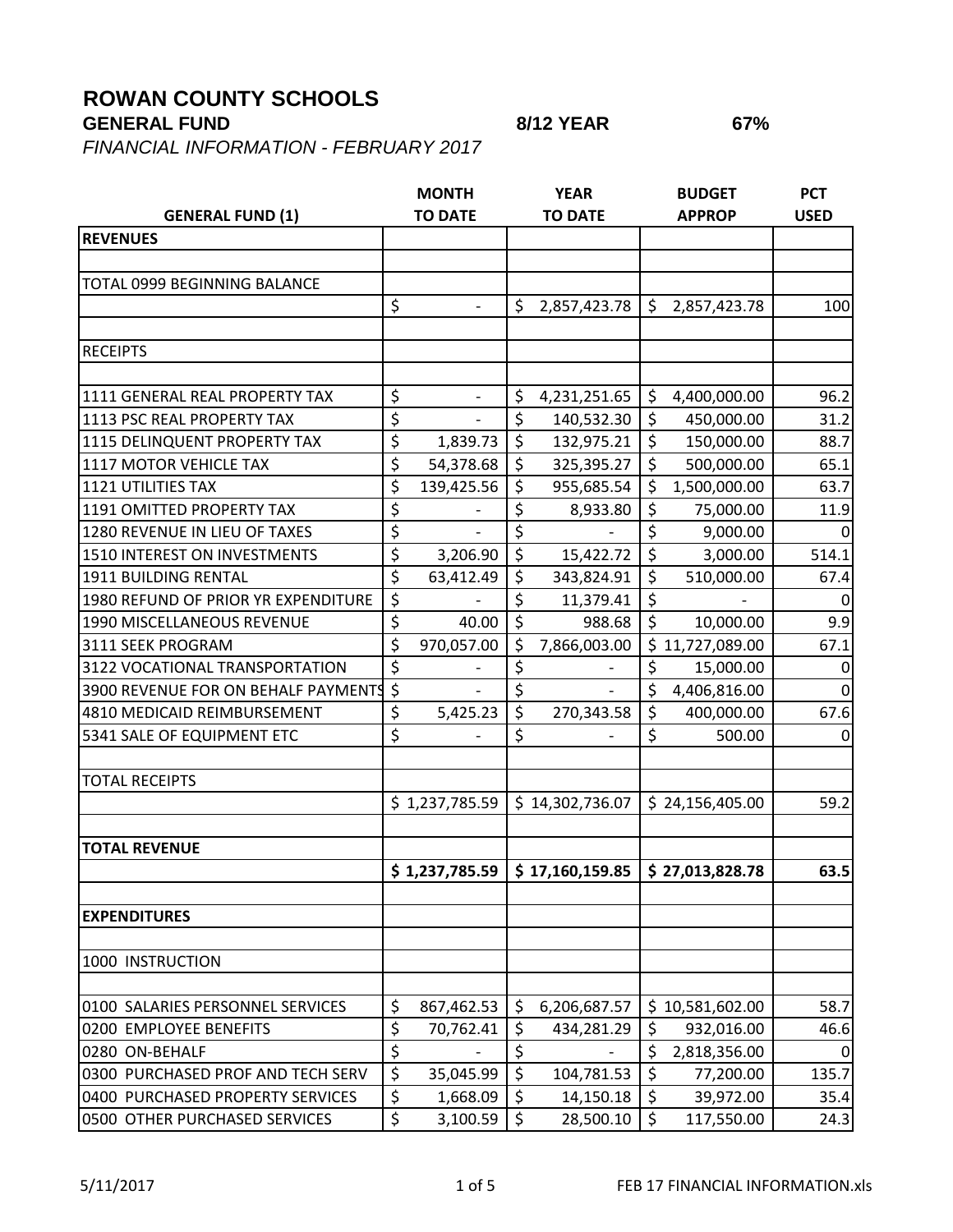| 0600 SUPPLIES                            | \$             | 11,773.10             | \$             | 179,935.08             | \$            | 332,821.40              | 54.1        |
|------------------------------------------|----------------|-----------------------|----------------|------------------------|---------------|-------------------------|-------------|
|                                          |                | <b>MONTH</b>          |                | <b>YEAR</b>            |               | <b>BUDGET</b>           | <b>PCT</b>  |
| <b>GENERAL FUND (1)</b>                  | <b>TO DATE</b> |                       | <b>TO DATE</b> |                        | <b>APPROP</b> |                         | <b>USED</b> |
| 0700 PROPERTY                            | \$             | 965.45                | $\zeta$        | 237,000.91             | $\zeta$       | 267,380.00              | 88.6        |
| 0800 DEBT SERVICE AND MISCELLANEOUS \$   |                | 482.44                | \$             | 908.05                 | $\zeta$       | 7,000.00                | 13          |
|                                          |                |                       |                |                        |               |                         |             |
| TOTAL 1000 INSTRUCTION                   |                |                       |                |                        |               |                         |             |
|                                          | \$             | 991,260.60            | \$             | 7,206,244.71           |               | \$15,173,897.40         | 47.5        |
|                                          |                |                       |                |                        |               |                         |             |
| 2100 STUDENT SUPPORT SERVICES            |                |                       |                |                        |               |                         |             |
|                                          |                |                       |                |                        |               |                         |             |
| 0100 SALARIES PERSONNEL SERVICES         | \$             | 63,677.59             | $\zeta$        | 452,226.08             | \$            | 737,496.00              | 61.3        |
| 0200 EMPLOYEE BENEFITS                   | \$             | 7,661.58              | \$             | 53,699.53              | \$            | 86,334.00               | 62.2        |
| 0280 ON-BEHALF                           | \$             |                       | \$             |                        | \$            | 108,726.00              | 0           |
| 0300 PURCHASED PROF AND TECH SERV        | \$             |                       | \$             | 300.00                 | $\zeta$       | 1,400.00                | 21.4        |
| 0500 OTHER PURCHASED SERVICES            | \$             | 235.75                | \$             | 3,174.73               | \$            | 2,200.00                | 144.3       |
| 0600 SUPPLIES                            | \$             | 410.03                | $\zeta$        | 13,047.55              | \$            | 20,600.00               | 63.3        |
|                                          |                |                       |                |                        |               |                         |             |
| TOTAL 2100 STUDENT SUPPORT SERVICES      |                |                       |                |                        |               |                         |             |
|                                          | \$             | 71,984.95             | \$             | 522,447.89             | \$            | 956,756.00              | 54.6        |
|                                          |                |                       |                |                        |               |                         |             |
| 2200 INSTRUCTIONAL STAFF SUPP SERV       |                |                       |                |                        |               |                         |             |
| 0100 SALARIES PERSONNEL SERVICES         | \$             |                       | \$             |                        | $\zeta$       |                         | 55.3        |
| 0200 EMPLOYEE BENEFITS                   | \$             | 21,457.98<br>1,340.42 | \$             | 158,591.31<br>9,516.00 | \$            | 286,702.00<br>15,778.00 | 60.3        |
| 0280 ON-BEHALF                           | \$             |                       | \$             |                        | \$            | 87,105.00               | $\Omega$    |
| 0500 OTHER PURCHASED SERVICES            | \$             |                       | \$             | 255.00                 | $\zeta$       | 200.00                  | 127.5       |
| 0600 SUPPLIES                            | \$             | 1,720.34              | \$             | 13,579.31              | \$            | 24,244.00               | 56          |
| 0700 PROPERTY                            | \$             |                       | \$             | 791.60                 | \$            | 950.00                  | 83.3        |
|                                          |                |                       |                |                        |               |                         |             |
| TOTAL 2200 INSTRUCTIONAL STAFF SUPP SERV |                |                       |                |                        |               |                         |             |
|                                          | \$             | 24,518.74             | \$             | 182,733.22             | \$            | 414,979.00              | 44          |
|                                          |                |                       |                |                        |               |                         |             |
| 2300 DISTRICT ADMIN SUPPORT              |                |                       |                |                        |               |                         |             |
|                                          |                |                       |                |                        |               |                         |             |
| 0100 SALARIES PERSONNEL SERVICES         | \$             | 16,190.50             | \$             | 137,183.38             | \$            | 202,701.00              | 67.7        |
| 0200 EMPLOYEE BENEFITS                   | \$             | 1,713.08              | \$             | 43,751.85              | \$            | 180,114.00              | 24.3        |
| 0280 ON-BEHALF                           | \$             |                       | \$             |                        | \$            | 204,875.00              | 0           |
| 0300 PURCHASED PROF AND TECH SERV        | \$             |                       | \$             | 251,161.05             | \$            | 258,100.00              | 97.3        |
| 0400 PURCHASED PROPERTY SERVICES         | \$             | 1,160.34              | \$             | 9,282.72               | \$            | 14,500.00               | 64          |
| 0500 OTHER PURCHASED SERVICES            | \$             | 471.50                | \$             | 11,724.74              | \$            | 110,918.00              | 10.6        |
| 0600 SUPPLIES                            | \$             | 849.88                | \$             | 1,480.74               | \$            | 5,500.00                | 26.9        |
| 0700 PROPERTY                            | \$             |                       | \$             | 318.00                 | \$            | 6,000.00                | 5.3         |
|                                          |                |                       |                |                        |               |                         |             |
| TOTAL 2300 DISTRICT ADMIN SUPPORT        |                |                       |                |                        |               |                         |             |
|                                          | \$             | 20,385.30             | \$             | 454,902.48             | \$            | 982,708.00              | 46.3        |
|                                          |                |                       |                |                        |               |                         |             |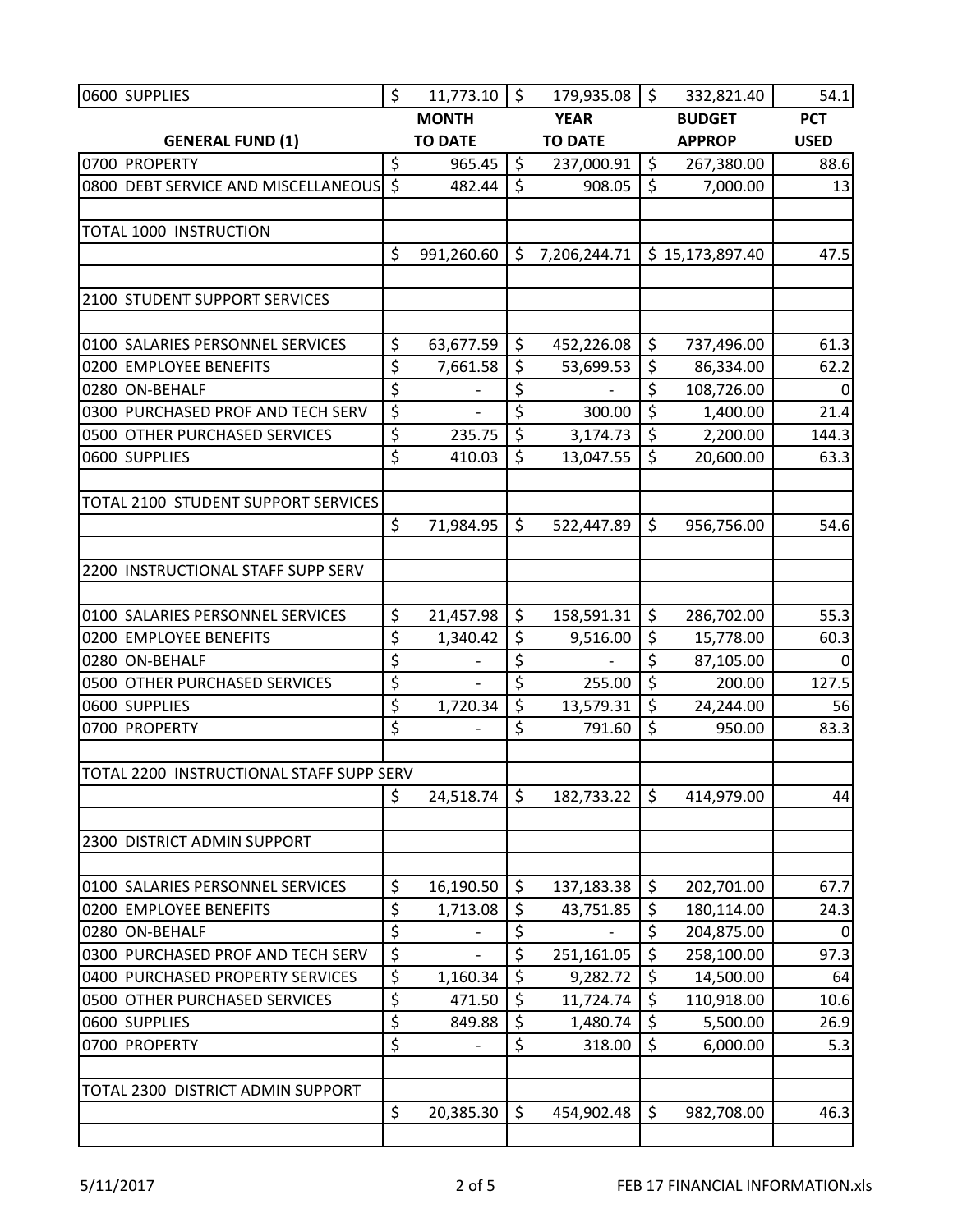| 2400 SCHOOL ADMIN SUPPORT                   |                                 |                              |                  |                          |         |               |                |
|---------------------------------------------|---------------------------------|------------------------------|------------------|--------------------------|---------|---------------|----------------|
|                                             |                                 | <b>MONTH</b>                 |                  | <b>YEAR</b>              |         | <b>BUDGET</b> | <b>PCT</b>     |
| <b>GENERAL FUND (1)</b>                     |                                 | <b>TO DATE</b>               |                  | <b>TO DATE</b>           |         | <b>APPROP</b> | <b>USED</b>    |
| 0100 SALARIES PERSONNEL SERVICES            | \$                              | 68,821.10                    | \$               | 539,514.91               | $\zeta$ | 819,037.00    | 65.9           |
| 0200 EMPLOYEE BENEFITS                      | \$                              | 5,869.76                     | $\overline{\xi}$ | 43,844.46                | \$      | 74,757.00     | 58.7           |
| 0280 ON-BEHALF                              | \$                              |                              | \$               |                          | \$      | 214,659.00    | 0              |
| 0300 PURCHASED PROF AND TECH SERV           | \$                              | 718.00                       | \$               | 1,479.18                 | \$      | 20,500.00     | 7.2            |
| 0400 PURCHASED PROPERTY SERVICES            | \$                              | 2,056.82                     | \$               | 34,835.27                | \$      | 40,000.00     | 87.1           |
| 0500 OTHER PURCHASED SERVICES               | \$                              | 180.75                       | \$               | 1,961.90                 | \$      | 8,043.00      | 24.4           |
| 0600 SUPPLIES                               | \$                              | 4,209.09                     | $\overline{\xi}$ | 47,670.00                | \$      | 74,763.00     | 63.8           |
| 0700 PROPERTY                               | \$                              | 220.58                       | \$               | 5,349.23                 | $\zeta$ | 4,500.00      | 118.9          |
| 0800 DEBT SERVICE AND MISCELLANEOUS         | $\zeta$                         | 164.34                       | \$               | 164.34                   | \$      |               | 0              |
| 0840 CONTINGENCY                            | \$                              | $\qquad \qquad \blacksquare$ | \$               | $\overline{\phantom{0}}$ | \$      | 1,650.00      | 0              |
|                                             |                                 |                              |                  |                          |         |               |                |
| TOTAL 2400 SCHOOL ADMIN SUPPORT             |                                 |                              |                  |                          |         |               |                |
|                                             | \$                              | 82,240.44                    | \$               | 674,819.29               | $\zeta$ | 1,257,909.00  | 53.7           |
|                                             |                                 |                              |                  |                          |         |               |                |
| 2500 BUSINESS SUPPORT SERVICES              |                                 |                              |                  |                          |         |               |                |
|                                             |                                 |                              |                  |                          |         |               |                |
| 0100 SALARIES PERSONNEL SERVICES            | \$                              | 12,313.82                    | \$               | 98,510.56                | \$      | 147,750.00    | 66.7           |
| 0200 EMPLOYEE BENEFITS                      | \$                              | 2,180.62                     | \$               | 17,217.69                | \$      | 25,210.00     | 68.3           |
| 0280 ON-BEHALF                              | \$                              |                              | \$               |                          | \$      | 34,028.00     | 0              |
|                                             |                                 |                              |                  |                          |         |               |                |
| TOTAL 2500 BUSINESS SUPPORT SERVICES        |                                 |                              |                  |                          |         |               |                |
|                                             | \$                              | 14,494.44                    | \$               | 115,728.25               | $\zeta$ | 206,988.00    | 55.9           |
|                                             |                                 |                              |                  |                          |         |               |                |
| 2600 PLANT OPERATIONS AND MAINTENANCE       |                                 |                              |                  |                          |         |               |                |
|                                             |                                 |                              |                  |                          |         |               |                |
| 0100 SALARIES PERSONNEL SERVICES            | \$                              | 56,078.92                    | \$               | 534,694.33               | \$      | 927,003.00    | 57.7           |
| 0200 EMPLOYEE BENEFITS                      | \$                              | 14,206.24                    | \$               | 130,560.63               | \$      | 161,971.00    | 80.6           |
| 0280 ON-BEHALF                              | $\overline{\boldsymbol{\zeta}}$ |                              | \$               | $\overline{\phantom{a}}$ | \$      | 488,691.00    | $\overline{0}$ |
| 0300 PURCHASED PROF AND TECH SERV           | \$                              | 8,668.35                     | \$               | 272,930.21               | \$      | 316,000.00    | 86.4           |
| 0400 PURCHASED PROPERTY SERVICES            | \$                              | 8,934.22                     | $\zeta$          | 71,612.59                | $\zeta$ | 133,600.00    | 53.6           |
| 0500 OTHER PURCHASED SERVICES               | \$                              | 12,639.88                    | \$               | 102,317.34               | \$      | 59,500.00     | 172            |
| 0600 SUPPLIES                               | \$                              | 81,233.26                    | \$               | 579,538.81               | \$      | 1,028,500.00  | 56.4           |
| 0700 PROPERTY                               | \$                              |                              | \$               | 249.99                   | \$      | 11,500.00     | 2.2            |
| 0800 DEBT SERVICE AND MISCELLANEOUS         | $\zeta$                         |                              | \$               |                          | \$      | 3,000.00      | 0              |
|                                             |                                 |                              |                  |                          |         |               |                |
| TOTAL 2600 PLANT OPERATIONS AND MAINTENANCE |                                 |                              |                  |                          |         |               |                |
|                                             | \$                              | 181,760.87                   | \$               | 1,691,903.90             | \$      | 3,129,765.00  | 54.1           |
|                                             |                                 |                              |                  |                          |         |               |                |
| 2700 STUDENT TRANSPORTATION                 |                                 |                              |                  |                          |         |               |                |
|                                             |                                 |                              |                  |                          |         |               |                |
| 0100 SALARIES PERSONNEL SERVICES            | \$                              | 109,331.32                   | \$               | 736,498.11               | $\zeta$ | 992,584.00    | 74.2           |
| 0200 EMPLOYEE BENEFITS                      | \$                              | 26,215.25                    | \$               | 179,483.52               | $\zeta$ | 252,723.00    | 71             |
| 0280 ON-BEHALF                              | \$                              |                              | \$               |                          | \$      | 417,520.00    |                |
| 0300 PURCHASED PROF AND TECH SERV           | \$                              | 10,343.32                    | \$               | 26,104.66                | $\zeta$ | 6,050.00      | 431.5          |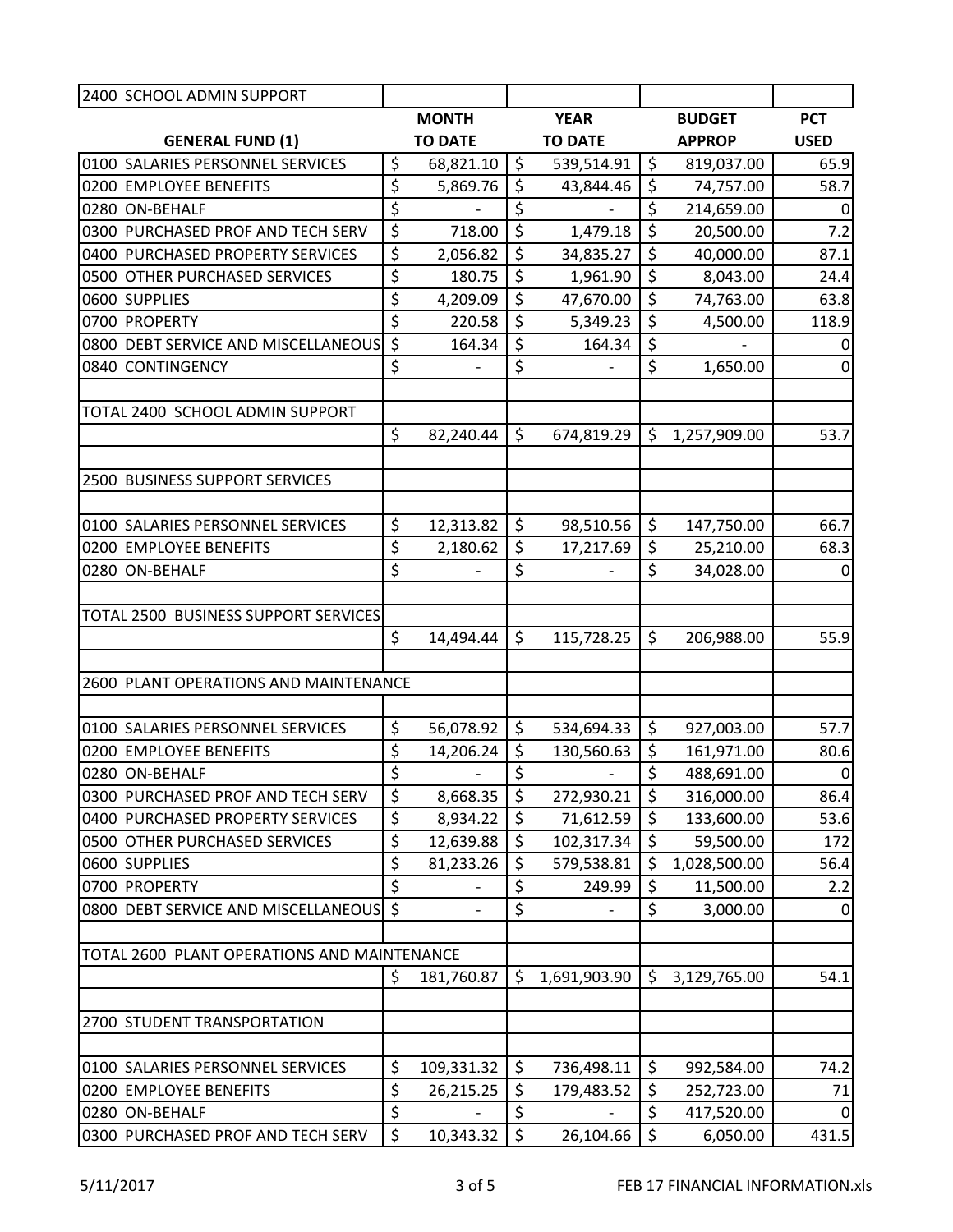| 0400 PURCHASED PROPERTY SERVICES       | \$                     | 153.41                       | $\zeta$ | 8,196.48                 | \$      | 2,500.00        | 327.9           |
|----------------------------------------|------------------------|------------------------------|---------|--------------------------|---------|-----------------|-----------------|
|                                        |                        | <b>MONTH</b>                 |         | <b>YEAR</b>              |         | <b>BUDGET</b>   | <b>PCT</b>      |
| <b>GENERAL FUND (1)</b>                |                        | <b>TO DATE</b>               |         | <b>TO DATE</b>           |         | <b>APPROP</b>   | <b>USED</b>     |
| 0500 OTHER PURCHASED SERVICES          | \$                     | 117.00                       | \$      | 1,149.79                 | \$      | 68,400.00       | 1.7             |
| 0600 SUPPLIES                          | $\overline{\varsigma}$ | 47,784.52                    | \$      | 286,480.70               | $\zeta$ | 456,340.00      | 62.8            |
| 0700 PROPERTY                          | \$                     | 8,424.00                     | \$      | 10,838.35                | $\zeta$ | 44,000.00       | 24.6            |
| TOTAL 2700 STUDENT TRANSPORTATION      |                        |                              |         |                          |         |                 |                 |
|                                        | \$                     | 202,368.82                   | \$      | 1,248,751.61             | \$      | 2,240,117.00    | 55.7            |
| 5100 DEBT SERVICE                      |                        |                              |         |                          |         |                 |                 |
| 0800 DEBT SERVICE AND MISCELLANEOUS \$ |                        | 192,975.25                   | \$      | 346,311.50               | \$      | 750,000.00      | 46.2            |
| TOTAL 5100 DEBT SERVICE                |                        |                              |         |                          |         |                 |                 |
|                                        | \$                     | 192,975.25                   | \$      | 346,311.50               | \$      | 750,000.00      | 46.2            |
| 5200 FUND TRANSFERS                    |                        |                              |         |                          |         |                 |                 |
| 0900 OTHER ITEMS                       | \$                     | $\overline{\phantom{0}}$     | \$      | 44,941.00                | \$      | 75,000.00       | 59.9            |
| TOTAL 5200 FUND TRANSFERS              |                        |                              |         |                          |         |                 |                 |
|                                        | \$                     | $\overline{\phantom{a}}$     | \$      | 44,941.00                | \$      | 75,000.00       | 59.9            |
| 5300 CONTINGENCY                       |                        |                              |         |                          |         |                 |                 |
| 0840 CONTINGENCY                       | \$                     | $\qquad \qquad -$            | \$      | $\overline{\phantom{a}}$ | \$      | 1,825,709.38    | 0               |
| <b>TOTAL 5300 CONTINGENCY</b>          |                        |                              |         |                          |         |                 |                 |
|                                        | \$                     | $\qquad \qquad \blacksquare$ | \$      | $\overline{\phantom{a}}$ | \$      | 1,825,709.38    | $\overline{0}$  |
| <b>TOTAL EXPENDITURES</b>              |                        | \$1,781,989.41               |         | \$12,488,783.85          |         | \$27,013,828.78 | 46.2            |
|                                        |                        |                              |         |                          |         |                 |                 |
| TOTAL FOR GENERAL FUND (1)             |                        |                              |         |                          |         |                 |                 |
|                                        | \$                     | $(544, 203.82)$ \$           |         | 4,671,376.00             | \$      |                 | $\vert 0 \vert$ |